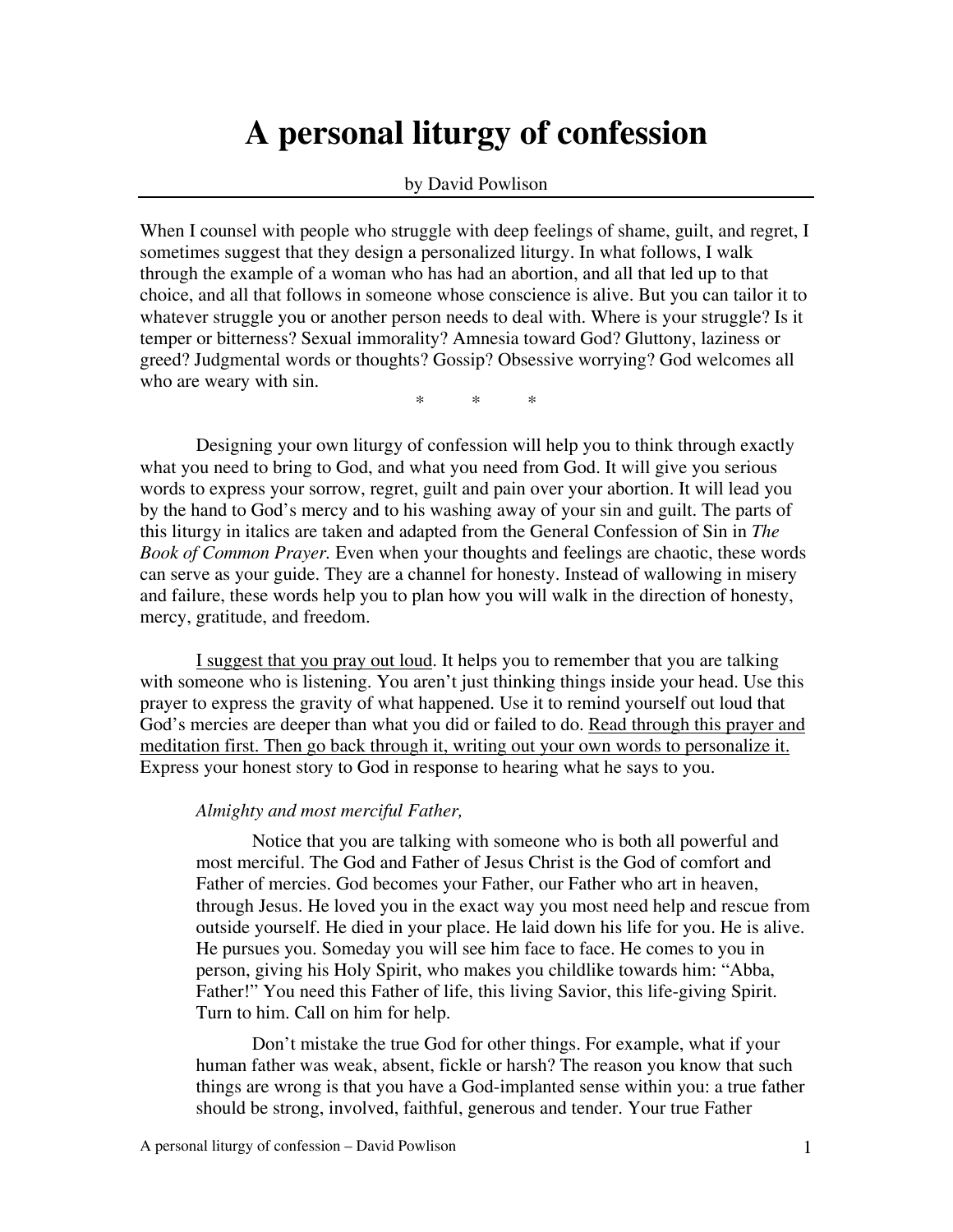welcomes you. He is glad to see you and willingly listens to you. He will protect you. He will hear you. He is merciful. He is generous-hearted. He will help you. He will give you what you truly need.

\_\_\_\_\_\_\_\_\_\_\_\_\_\_\_\_\_\_\_\_\_\_\_\_\_\_\_\_\_\_\_\_\_\_\_\_\_\_\_\_\_\_\_\_\_\_\_\_\_\_\_\_\_\_\_\_\_ \_\_\_\_\_\_\_\_\_\_\_\_\_\_\_\_\_\_\_\_\_\_\_\_\_\_\_\_\_\_\_\_\_\_\_\_\_\_\_\_\_\_\_\_\_\_\_\_\_\_\_\_\_\_\_\_\_

*I have erred and strayed from your ways like a lost sheep.* 

Fill in the specific ways you have strayed from God's ways: "in my abortion, in my immorality, in caving in to the pressure of others, in living my life willfully, in living for convenience, in not wanting to interrupt my education, my career or my job, in not wanting to face the shame of being a single parent, in simply being overwhelmed with fear and confusion… I have erred and strayed." Because he is both strong and merciful, you can be honest.

\_\_\_\_\_\_\_\_\_\_\_\_\_\_\_\_\_\_\_\_\_\_\_\_\_\_\_\_\_\_\_\_\_\_\_\_\_\_\_\_\_\_\_\_\_\_\_\_\_\_\_\_\_\_\_\_\_ \_\_\_\_\_\_\_\_\_\_\_\_\_\_\_\_\_\_\_\_\_\_\_\_\_\_\_\_\_\_\_\_\_\_\_\_\_\_\_\_\_\_\_\_\_\_\_\_\_\_\_\_\_\_\_\_\_

*I have followed too much the devices and desires of my own heart.*

"It seemed like the right decision. It seemed like the only decision. It seemed like what I needed to do. In the end, I wanted to do it and chose to do it, even if I had mixed feelings. It seemed like the thing that everybody was suggesting I do. It seemed like I had no options. Yet I realize now that I was following too much the devices and desires of my own heart, and not listening to God's voice." You can confess to God all the excuses and 'reasons' that were once used to convince yourself that it was OK to do something that is wrong.

\_\_\_\_\_\_\_\_\_\_\_\_\_\_\_\_\_\_\_\_\_\_\_\_\_\_\_\_\_\_\_\_\_\_\_\_\_\_\_\_\_\_\_\_\_\_\_\_\_\_\_\_\_\_\_\_\_ \_\_\_\_\_\_\_\_\_\_\_\_\_\_\_\_\_\_\_\_\_\_\_\_\_\_\_\_\_\_\_\_\_\_\_\_\_\_\_\_\_\_\_\_\_\_\_\_\_\_\_\_\_\_\_\_\_

*I have offended against your holy law.*

Which laws of God have you offended? Think about the will of God that calls us to love the helpless, to be faithful to those in our care, to protect life, and especially to protect innocent, helpless persons. A gestating child is the most helpless and most dependent human being of all. God's holy law defines what love looks like, because God is love. How did you offend against the call of love? For help in seeing clearly, look at these Bible passages: Romans 13:9–10; Isaiah 49:14–16.

*I have left undone those things which I ought to have done, and I have done those things which I ought not to have done. And there is no health in me.* 

\_\_\_\_\_\_\_\_\_\_\_\_\_\_\_\_\_\_\_\_\_\_\_\_\_\_\_\_\_\_\_\_\_\_\_\_\_\_\_\_\_\_\_\_\_\_\_\_\_\_\_\_\_\_\_\_\_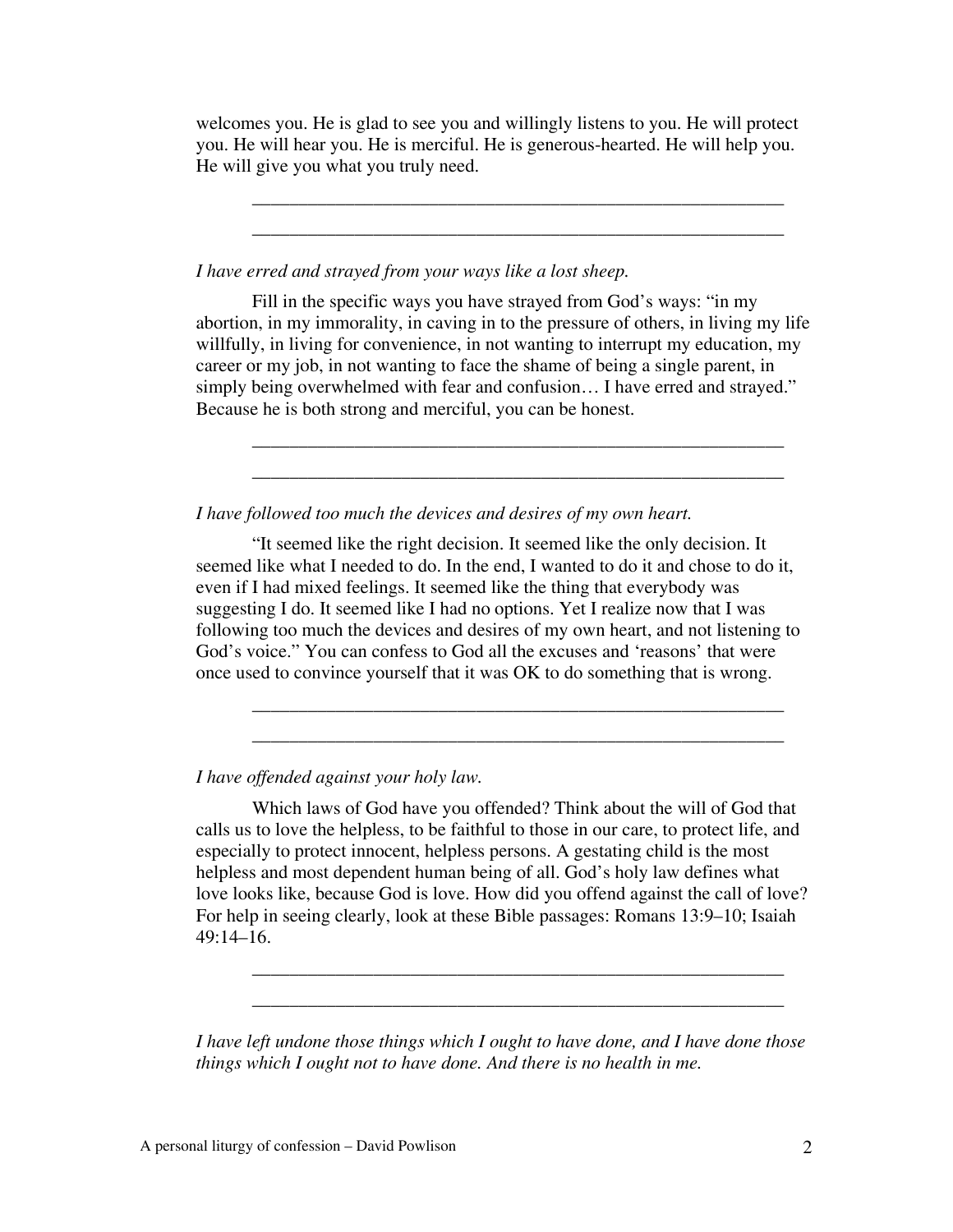The General Confession leads you to take seriously what is wrong – but not so you wallow in feeling bad. By becoming deeply honest, you see your need for help, and can receive the mercy and help you actually need. These are heavy, serious words. These words have gravity. Feel their weight. But they are a door that opens wide to the one who is your help and hope. Personal honesty before God is the path to the most wonderful release. You will be washed clean, your burdens removed. You will be filled with thankfulness, even thankful tears.

*But you, O Lord, have mercy upon me, miserable offender. Spare me, O God, I who confess my faults. Restore me when I turn to you according to your promises that you have declared to me in Christ Jesus, my Lord.* 

\_\_\_\_\_\_\_\_\_\_\_\_\_\_\_\_\_\_\_\_\_\_\_\_\_\_\_\_\_\_\_\_\_\_\_\_\_\_\_\_\_\_\_\_\_\_\_\_\_\_\_\_\_\_\_\_\_ \_\_\_\_\_\_\_\_\_\_\_\_\_\_\_\_\_\_\_\_\_\_\_\_\_\_\_\_\_\_\_\_\_\_\_\_\_\_\_\_\_\_\_\_\_\_\_\_\_\_\_\_\_\_\_\_\_

The beauty of the gospel is that our confession is always linked with God's promise of good. Guilt and regret make you miserable: unhappy, in dire need of mercy. Mercy is not something anyone deserves; it is something undeserved that someone else gives. What are God's promises to you? Here are a few specifics to take to heart. Stop and think over each promise. What does it mean that this is TRUE? What would it mean for you to truly believe and trust this? How does this promise change the meaning of your failures and sins? Say these promises to yourself. Think about them. Say them aloud. Ask God to make them so. Turn to him on the basis of these promises.

## • **I will never leave you or forsake you.**

Imagine – you will never be abandoned. He will not walk away. What does it mean for this to be so?

## • **The LORD bless you and keep you.**

Imagine – God promises to do you pure good. He promises to keep you in his care, to watch over you. He will never betray your trust.

\_\_\_\_\_\_\_\_\_\_\_\_\_\_\_\_\_\_\_\_\_\_\_\_\_\_\_\_\_\_\_\_\_\_\_\_\_\_\_\_\_\_\_\_\_\_\_\_\_\_\_\_\_\_\_\_\_ \_\_\_\_\_\_\_\_\_\_\_\_\_\_\_\_\_\_\_\_\_\_\_\_\_\_\_\_\_\_\_\_\_\_\_\_\_\_\_\_\_\_\_\_\_\_\_\_\_\_\_\_\_\_\_\_\_

\_\_\_\_\_\_\_\_\_\_\_\_\_\_\_\_\_\_\_\_\_\_\_\_\_\_\_\_\_\_\_\_\_\_\_\_\_\_\_\_\_\_\_\_\_\_\_\_\_\_\_\_\_\_\_\_\_ \_\_\_\_\_\_\_\_\_\_\_\_\_\_\_\_\_\_\_\_\_\_\_\_\_\_\_\_\_\_\_\_\_\_\_\_\_\_\_\_\_\_\_\_\_\_\_\_\_\_\_\_\_\_\_\_\_

### • **The LORD make his face shine on you and be gracious to you.**

Imagine – the Lord promises to turn a beaming face towards you. He will treat you with true kindness. Grace means undeserved kindness, and God is willingly gracious.

\_\_\_\_\_\_\_\_\_\_\_\_\_\_\_\_\_\_\_\_\_\_\_\_\_\_\_\_\_\_\_\_\_\_\_\_\_\_\_\_\_\_\_\_\_\_\_\_\_\_\_\_\_\_\_\_\_ \_\_\_\_\_\_\_\_\_\_\_\_\_\_\_\_\_\_\_\_\_\_\_\_\_\_\_\_\_\_\_\_\_\_\_\_\_\_\_\_\_\_\_\_\_\_\_\_\_\_\_\_\_\_\_\_\_

## • **The LORD turn his face toward you and give you peace.**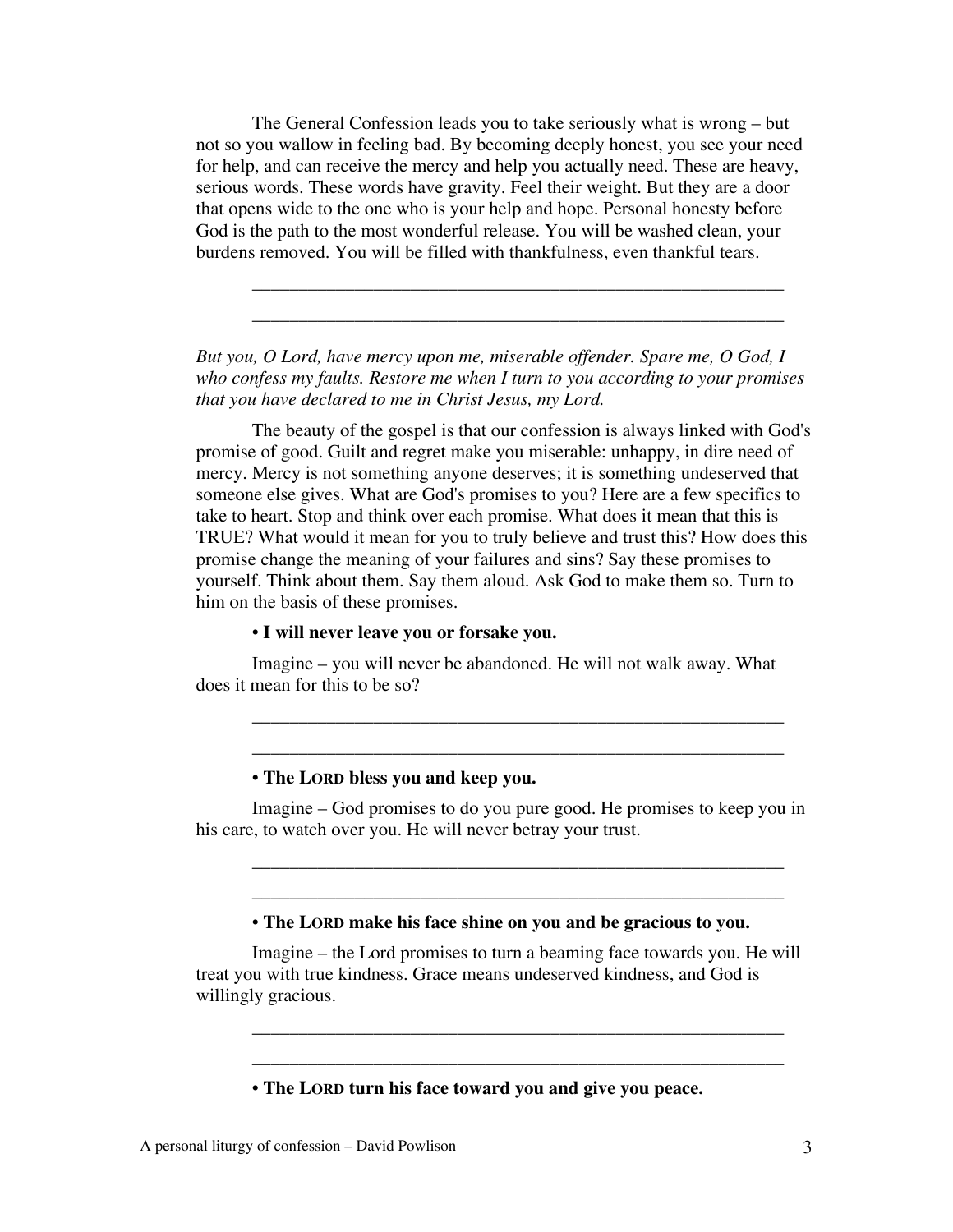Imagine – he promises to never turn away from you. He gives peace. He does not get disgusted and give up. He does not leave you in trouble, turmoil and confusion. What would it mean for you to know true peace?

\_\_\_\_\_\_\_\_\_\_\_\_\_\_\_\_\_\_\_\_\_\_\_\_\_\_\_\_\_\_\_\_\_\_\_\_\_\_\_\_\_\_\_\_\_\_\_\_\_\_\_\_\_\_\_\_\_ \_\_\_\_\_\_\_\_\_\_\_\_\_\_\_\_\_\_\_\_\_\_\_\_\_\_\_\_\_\_\_\_\_\_\_\_\_\_\_\_\_\_\_\_\_\_\_\_\_\_\_\_\_\_\_\_\_

## • **The LORD, the LORD, a God merciful and gracious, slow to anger, and abounding in steadfast love and faithfulness, keeping steadfast love for thousands, forgiving iniquity and transgression and sin.**

Turn to him honestly, and he will be all these things to you. Imagine: here is someone who is faithful, who will never betray you. Imagine – here is someone whose love is steadfast and committed. Imagine – the very person who should condemn you is choosing to be merciful and forgiving. Because he is all these things, you can turn to him honestly.

### • **For your name's sake, pardon my iniquity, for it is very great.**

\_\_\_\_\_\_\_\_\_\_\_\_\_\_\_\_\_\_\_\_\_\_\_\_\_\_\_\_\_\_\_\_\_\_\_\_\_\_\_\_\_\_\_\_\_\_\_\_\_\_\_\_\_\_\_\_\_ \_\_\_\_\_\_\_\_\_\_\_\_\_\_\_\_\_\_\_\_\_\_\_\_\_\_\_\_\_\_\_\_\_\_\_\_\_\_\_\_\_\_\_\_\_\_\_\_\_\_\_\_\_\_\_\_\_

Imagine – God does all this because of *who he is*. Who he is and what he does are far greater than what you have done. In effect, you are asking, "O God, when you think about me and what I have done, think of yourself and what you have done. When you take notice of my wrongs, remember your own mercies." Think long and hard about that. Talk it out with God. Your hope comes from someone completely outside of you! No matter what you have done wrong – "my iniquity is very great" – you may cry out for an even greater mercy.

\_\_\_\_\_\_\_\_\_\_\_\_\_\_\_\_\_\_\_\_\_\_\_\_\_\_\_\_\_\_\_\_\_\_\_\_\_\_\_\_\_\_\_\_\_\_\_\_\_\_\_\_\_\_\_\_\_ \_\_\_\_\_\_\_\_\_\_\_\_\_\_\_\_\_\_\_\_\_\_\_\_\_\_\_\_\_\_\_\_\_\_\_\_\_\_\_\_\_\_\_\_\_\_\_\_\_\_\_\_\_\_\_\_\_

### • **All the promises of God are YES in Jesus Christ.**

Jesus fulfills all these promises and more. Your hope centers on a Person, not a feeling, not an idea, not something you do. Jesus is and does what God promises. Because Jesus loved you to the uttermost, you have true hope, not "I hope so..." or "Maybe ..." or "If only...." Jesus went to his death on a cross for your wrongs, not for his own. The innocent died for the guilty. He personally took your shame and guilt onto himself. He died so you would not die for your sins. He is alive forever, so you will live in him and with him. He personally fulfills and embodies each and every one of the promises you have been considering. Because of Jesus' death for you and because of his resurrection to life, you can bring your darkest sins into his bright light. Ask God for mercy because in Jesus he has shown that what he promises comes true. What he said he would do, he *did*. What he says that he does, he *does*. What he says he will do, he *will do*. You can ask today. You can ask every day. Ask now.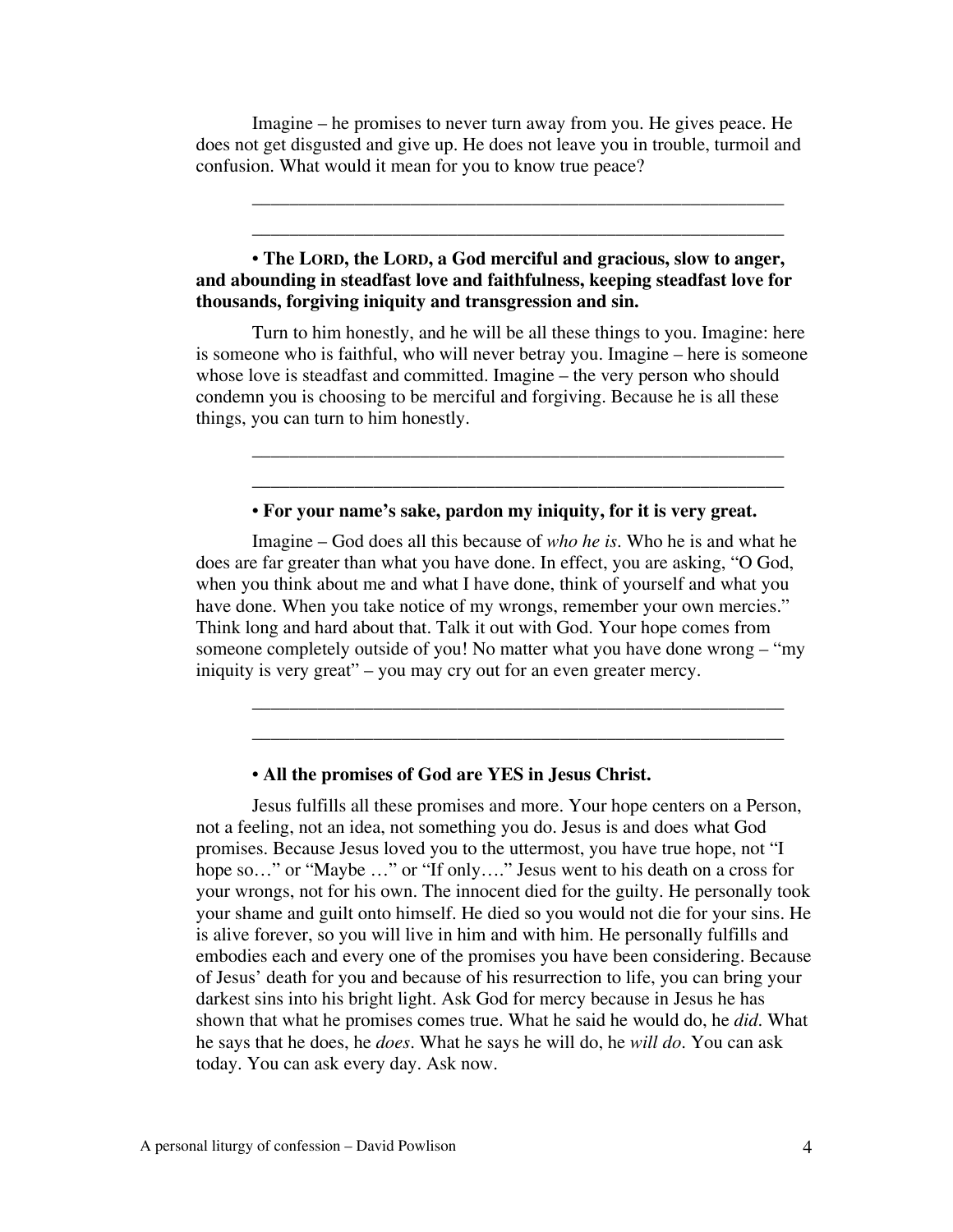[These bold-print promises come from Deuteronomy 31:6-8, Numbers 6:24-26, Exodus 34:6-7, Psalm 25:11, and 2 Corinthians 1:20.]

\_\_\_\_\_\_\_\_\_\_\_\_\_\_\_\_\_\_\_\_\_\_\_\_\_\_\_\_\_\_\_\_\_\_\_\_\_\_\_\_\_\_\_\_\_\_\_\_\_\_\_\_\_\_\_\_\_ \_\_\_\_\_\_\_\_\_\_\_\_\_\_\_\_\_\_\_\_\_\_\_\_\_\_\_\_\_\_\_\_\_\_\_\_\_\_\_\_\_\_\_\_\_\_\_\_\_\_\_\_\_\_\_\_\_

*Grant, O most merciful Father, for Jesus' sake, that I may hereafter live a godly and righteous and sober life to the glory of your holy name.*

You not only ask God for forgiveness, you honestly ask for his power to change you in the hard places of life. Ask him to make you a different kind of person. Here are some of the ways he says this.

## • **Let us then with confidence draw near to the throne of grace, that we may receive mercy and find grace to help in time of need.**

Notice that he promises mercy and help in the very places where *you* most struggle, in *your* times of greatest need. He will help you to do the right thing. In your times of struggle, he will help you do the courageous thing, the loving thing. Even when it is hard, especially when it is hard, draw near to him with confidence.

\_\_\_\_\_\_\_\_\_\_\_\_\_\_\_\_\_\_\_\_\_\_\_\_\_\_\_\_\_\_\_\_\_\_\_\_\_\_\_\_\_\_\_\_\_\_\_\_\_\_\_\_\_\_\_\_\_ \_\_\_\_\_\_\_\_\_\_\_\_\_\_\_\_\_\_\_\_\_\_\_\_\_\_\_\_\_\_\_\_\_\_\_\_\_\_\_\_\_\_\_\_\_\_\_\_\_\_\_\_\_\_\_\_\_

• **He died for all so that those who live might no longer live for themselves but for him who for their sake died and was raised.**

It cost Jesus his life to give you life. He who has truly loved you now calls you to give your life to him. Live for him, not for yourself. What will it mean for you to "no longer live for yourself"?

\_\_\_\_\_\_\_\_\_\_\_\_\_\_\_\_\_\_\_\_\_\_\_\_\_\_\_\_\_\_\_\_\_\_\_\_\_\_\_\_\_\_\_\_\_\_\_\_\_\_\_\_\_\_\_\_\_ \_\_\_\_\_\_\_\_\_\_\_\_\_\_\_\_\_\_\_\_\_\_\_\_\_\_\_\_\_\_\_\_\_\_\_\_\_\_\_\_\_\_\_\_\_\_\_\_\_\_\_\_\_\_\_\_\_

• **He who began a good work in you will bring it to completion until the day of Christ Jesus.**

Even when the road seems hard, God will keep working in you. And when you see Jesus face-to-face, you will be utterly changed forever to be like him and to love him.

\_\_\_\_\_\_\_\_\_\_\_\_\_\_\_\_\_\_\_\_\_\_\_\_\_\_\_\_\_\_\_\_\_\_\_\_\_\_\_\_\_\_\_\_\_\_\_\_\_\_\_\_\_\_\_\_\_ \_\_\_\_\_\_\_\_\_\_\_\_\_\_\_\_\_\_\_\_\_\_\_\_\_\_\_\_\_\_\_\_\_\_\_\_\_\_\_\_\_\_\_\_\_\_\_\_\_\_\_\_\_\_\_\_\_

[These bold-print promises come from Hebrews 4:16; 2 Corinthians 5:15; Philippians 1:6.]

So think now: how might God's love transform you? He is at work to make you treat other people in the very the ways he treats you. Imagine – never abandoning another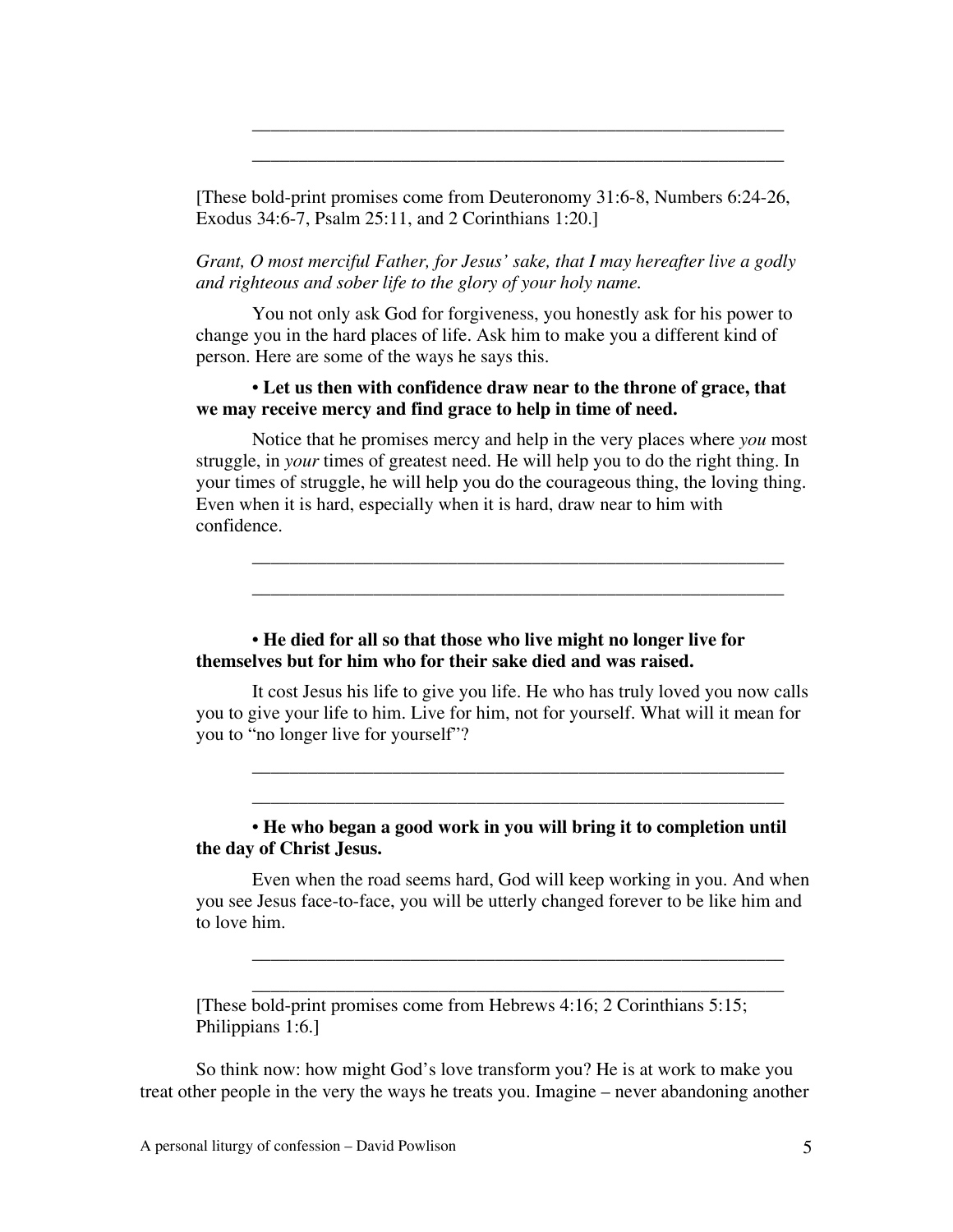person, bringing blessing and grace to others, patient, forgiving, generous, selfsacrificing, considering the interest of others…. That is a life worth living, and a life that brings life to others! How does heartfelt gratitude for God's forgiveness change you, so that you become forgiving? How might your life become different by his power? Ask him for this. Ask him every day.

As you pray, remember that God promises mercy when you confess your sins. He does not desire the death of a sinner. God desires that you turn to him and then, in the words of the liturgy that follow the Confession,

## *He pardons and absolves all those who truly repent*.

To 'pardon' means to truly forgive. To 'absolve' means to release you, to set you free. To 'repent' simply means to turn to God. He says, "If you seek me, you will find me." He makes you free and forgiven. Life, not death, gets last say. The misery of guilt recedes. The gladness of gratitude takes hold. Embarrassment and shame give way to courage and openness. The sense that you have been given a most wonderful gift in what God has done for you replaces the sense that you have been a failure by what you have done.

Come to God. Imagine that you are holding in your hands all that you did wrong. Reach out for his mercy with both hands. He will take away what grieves and burdens you. He will wash you in fresh, clean water. Heartache and regret don't disappear, but he will take the sting and despair away. They will no longer torture you. He will heal you. He gives you a fresh start. God says, "I have seen your ways, but I will heal you. I will guide you and restore comfort to you" (Isaiah 57:18 paraphrase). Your faith will find it true that "His mercies are new every morning" (Lamentations 3:22-24). Let this very day be a day on which you find brand new mercies.

We have concentrated our attention on finding the words to say as you seek the God who gives generously. Let me close by simply naming three other things that further contribute to the process.

First, you are not alone. The Bible says, "Confess your sins to one another and pray for one another" (James 5:16). This liturgy has personalized words that each of us and all of us can say and mean. When we are honest, each of us "knows the affliction of his own heart" (1 Kings 8:38f). We are in this struggle together. Each of us and all of us also share in God's great gift of mercies, in which the Holy Spirit unites us as the body of Christ. Like the Lord's Prayer, the General Confession that I adapted is intentionally plural – "*we* have erred and strayed like lost sheep…." Faith is viral as well as verbal, caught as well as taught, corporate as well as individual. Seek out the shepherds into whose care God has placed you. Seek out wise, honest people who can help to bear your burden, who will pray with you, for you, beside you.

Second, partake of Christ's feast of mercy: the Lord's Supper, the Holy Communion, the Eucharist, the Great Thanksgiving. God intends that the bread and wine make real to our senses the willing self-sacrifice and shed blood of the Lamb. This…